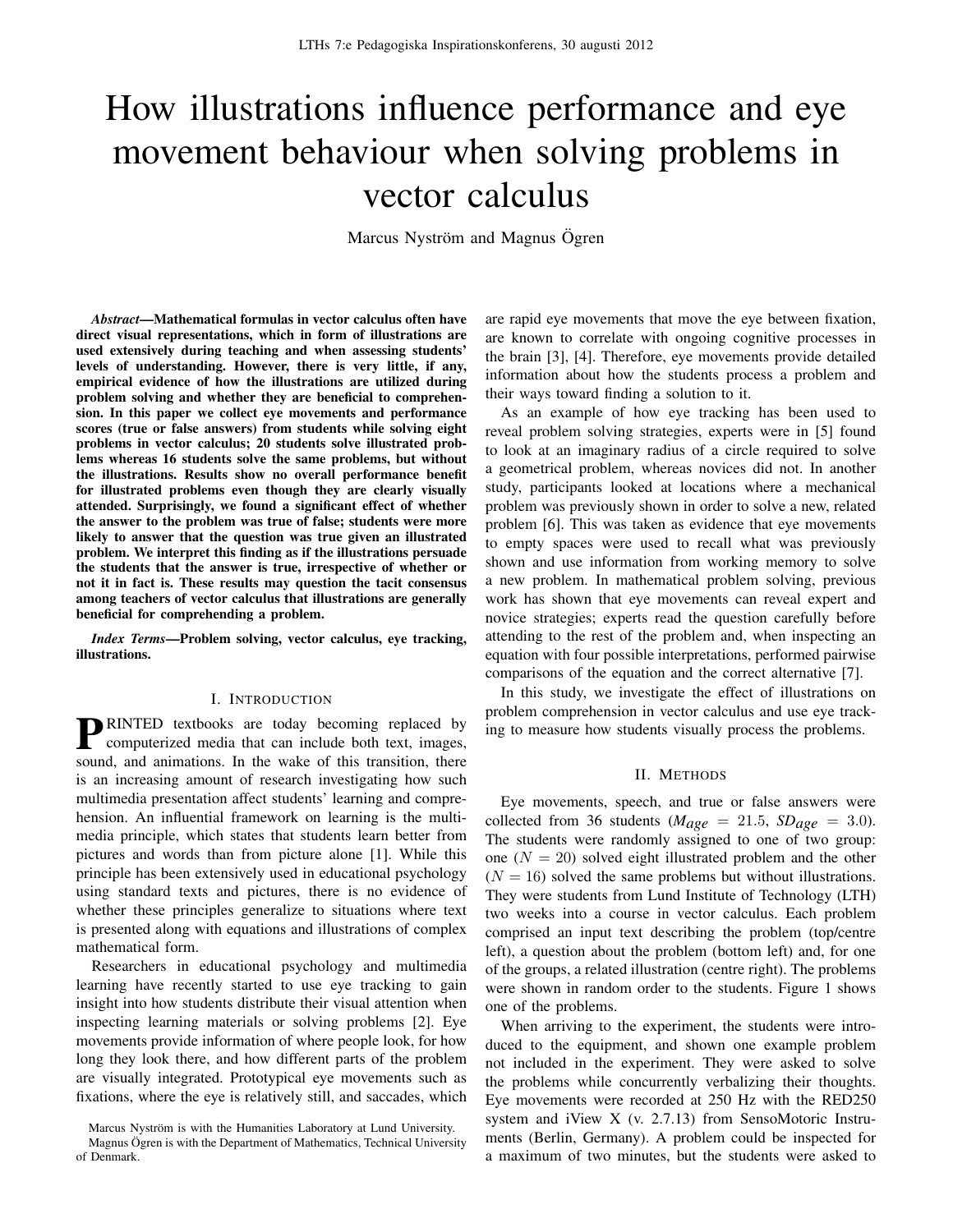

Fig. 1. One of the eight problem superimposed with eye movement data from one student. In the non-illustrated condition, the students solved the same problem but without have access to the illustration. Lines and circles represent saccades and fixations and illustrate where the student looked while solving the problems. The diameter of a circle is proportional to the fixation duration.

respond with a mouse click as soon as they knew the answer. The response triggered the appearance of a new stimulus where the students answered whether they thought the answer was true or false.

## III. RESULTS

Figure 2 shows the proportion of correct answers for illustrated and non-illustrated problems. There seems to be no general benefit of including an illustration, but the proportion of correct answers appear to be influenced by whether the answer to a question is true  $(T)$  or false  $(F)$ , in particular when an illustration is present. Running a linear mixed effect model in R [8] with proportion of correct answers as an outcome variable, illustration (with/without) and correct answer (true/false) as predictors, and student (1–36) and problem (1–8) as random factors reveals that there is a significant effect only of whether the answer is true or false ( $p < 0.05$ ). More interestingly, there is an interaction between the predictors ( $p < 0.01$ ). This interaction is visualized in Figure 3, and confirms that the proportion of correct answer increases when the illustration is present and the answer is true.

Given the small overall impact the illustrations had on performance, it is tempting to believe that the students used the information from the illustrations sparingly. However, while the input and the question attracted the majority of students' visual attention (on average 22 and 21%), the illustrations were always inspected (11%). Figure 4 shows where the students were fixating over the time course of problem solving for one representative problem. Initially, the input text was read, and after about 50 fixation (about 15 seconds) the majority of students had continued to the question. When an illustration is present (Figure 4(b)), it attracts a fairly constant proportion of fixations over time, and is at every time instant inspected by about 5–20% of the viewers.

## IV. DISCUSSION AND CONCLUSIONS

We investigated how illustrations influence comprehension and visual behaviour when students solve problem in vector calculus. Even though we found no comprehension benefit of utilizing illustrations, the illustrated problems had a larger



Fig. 3. A plot visualizing the interaction between the presentation condition and whether the answer is true or false. The plot shows that an illustrated problem is beneficial only when the answer to the question is true.



Fig. 4. Proportion of fixations in AOIs over time for problem P1. The students start reading the input text, and then proceeds to the question. The picture is inspected a fairly constant proportion over time.